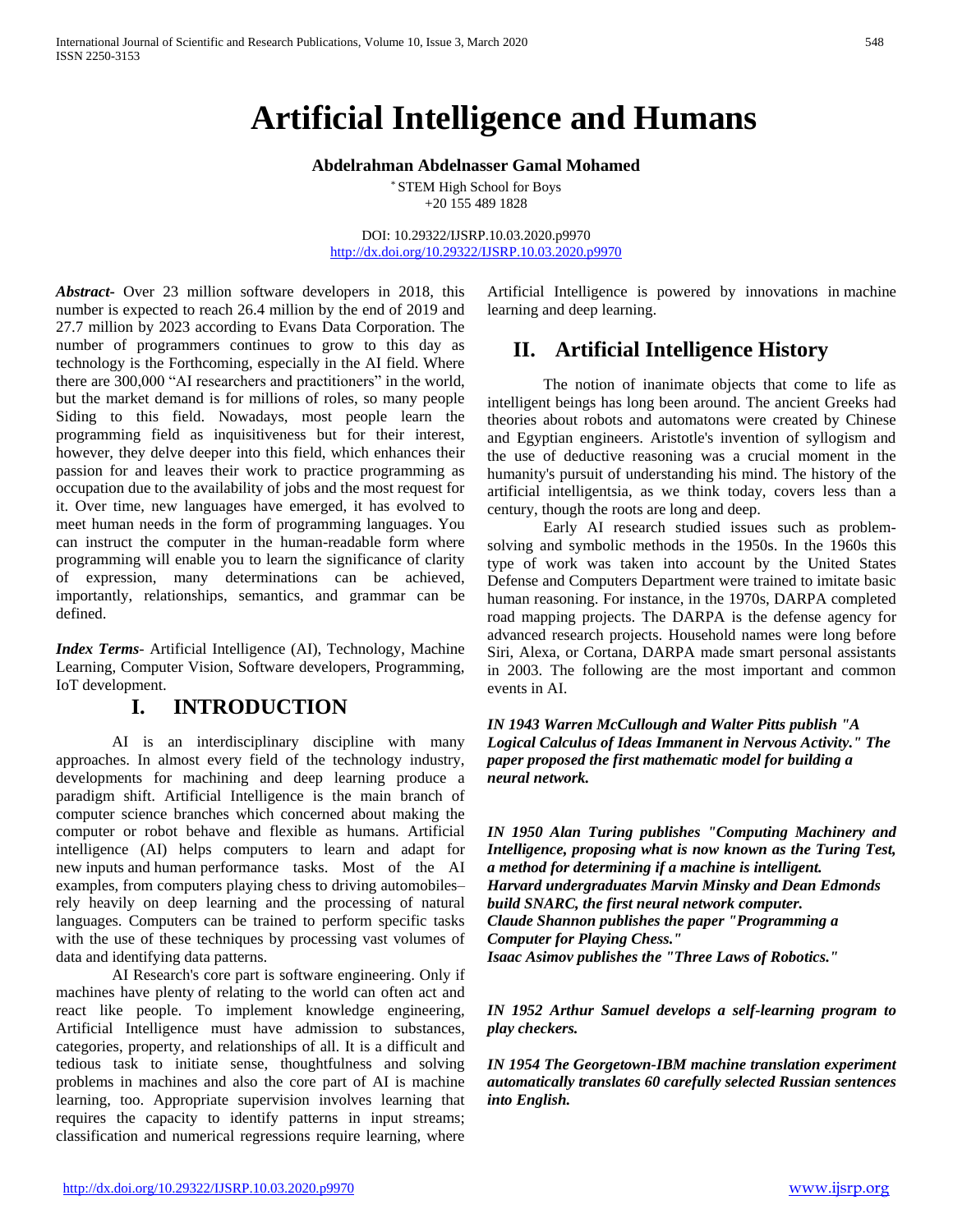*IN 1956 The phrase artificial intelligence is coined at the "Dartmouth Summer Research Project on Artificial Intelligence." Led by John McCarthy, the conference, which defined the scope and goals of AI, is widely considered to be the birth of artificial intelligence as we know it today.*

*Allen Newell and Herbert Simon demonstrate Logic Theorist (LT), the first reasoning program.*

*IN 1958 John McCarthy develops the AI programming language Lisp and publishes the paper "Programs with Common Sense." The paper proposed the hypothetical Advice Taker, a complete AI system with the ability to learn from experience as effectively as humans do.*

*IN 1959 Allen Newell, Herbert Simon and J.C. Shaw develop the General Problem Solver (GPS), a program designed to imitate human problem-solving.*

*Herbert Gelernter develops the Geometry Theorem Prover program.*

*Arthur Samuel coins the term machine learning while at IBM. John McCarthy and Marvin Minsky found the MIT Artificial Intelligence Project.*

*IN 1963 John McCarthy starts the AI Lab at Stanford.*

*IN 1966 The Automatic Language Processing Advisory Committee (ALPAC) report by the U.S. government details the lack of progress in machine translation research, a major Cold War initiative with the promise of automatic and instantaneous translation of Russian. The ALPAC report leads to the cancellation of all government-funded MT projects.*

*IN 1969 The first successful expert systems are developed in DENDRAL, a XX program, and MYCIN, designed to diagnose blood infections, are created at Stanford.*

*IN 1972 The logic programming language PROLOG is created.*

*IN 1973 The "Lighthill Report," detailing the disappointments in AI research, is released by the British government and leads to severe cuts in funding for artificial intelligence projects.*

*IN 1974-1980 Frustration with the progress of AI development leads to major DARPA cutbacks in academic grants. Combined with the earlier ALPAC report and the previous year's "Lighthill Report," artificial intelligence funding dries up and research stalls. This period is known as the "First AI Winter."*

*IN 1980 Digital Equipment Corporation develops R1 (also known as XCON), the first successful commercial expert system. Designed to configure orders for new computer systems, R1 kicks off an investment boom in expert systems that will last for much of the decade, effectively ending the first "AI Winter."*

*IN 1982 Japan's Ministry of International Trade and Industry launches the ambitious Fifth Generation Computer Systems project. The goal of FGCS is to develop supercomputer-like performance and a platform for AI development.*

*IN 1983 In response to Japan's FGCS, the U.S. government launches the Strategic Computing Initiative to provide DARPA funded research in advanced computing and artificial intelligence.*

*IN 1985 Companies are spending more than a billion dollars a year on expert systems and an entire industry known as the Lisp machine market springs up to support them. Companies like Symbolics and Lisp Machines Inc. build specialized computers to run on the AI programming language Lisp.*

*IN 1987-1993 As computing technology improved, cheaper alternatives emerged and the Lisp machine market collapsed in 1987, ushering in the "Second AI Winter." During this period, expert systems proved too expensive to maintain and update, eventually falling out of favor.*

*Japan terminates the FGCS project in 1992, citing failure in meeting the ambitious goals outlined a decade earlier.*

*DARPA ends the Strategic Computing Initiative in 1993 after spending nearly \$1 billion and falling far short of expectations.*

*IN 1991 U.S. forces deploy DART, an automated logistics planning and scheduling tool, during the Gulf War.*

*IN 1997 IBM's Deep Blue beats world chess champion, Gary Kasparov.*

*IN 2005 STANLEY, a self-driving car wins the DARPA Grand Challenge. The U.S.*

*military begins investing in autonomous robots like Boston Dynamic's "Big Dog" and iRobot's "PackBot."*

*IN 2008 Google makes breakthroughs in speech recognition and introduces the feature in its iPhone app.*

*IN 2011 IBM's Watson trounces the competition on Jeopardy.* 

*IN 2012 Andrew Ng, founder of the Google Brain Deep Learning project, feeds a neural network using deep learning algorithms 10 million YouTube videos as a training set. The neural network learned to recognize a cat without being told what a cat is, ushering in a breakthrough era for neural networks and deep learning funding.*

*IN 2014 Google makes the first self-driving car to pass a state driving test.*

*IN 2016 Google DeepMind's AlphaGo defeats world champion Go player Lee Sedol. The complexity of the ancient Chinese game was seen as a major hurdle to clear in AI.*

# **III. How does Artificial Intelligence Work?**

Building an AI system is a careful reverse engineering process that reverses human characteristics and capabilities in a machine. A diverse set of components can be built into artificial intelligence and work as a mixture of Philosophy, Mathematics,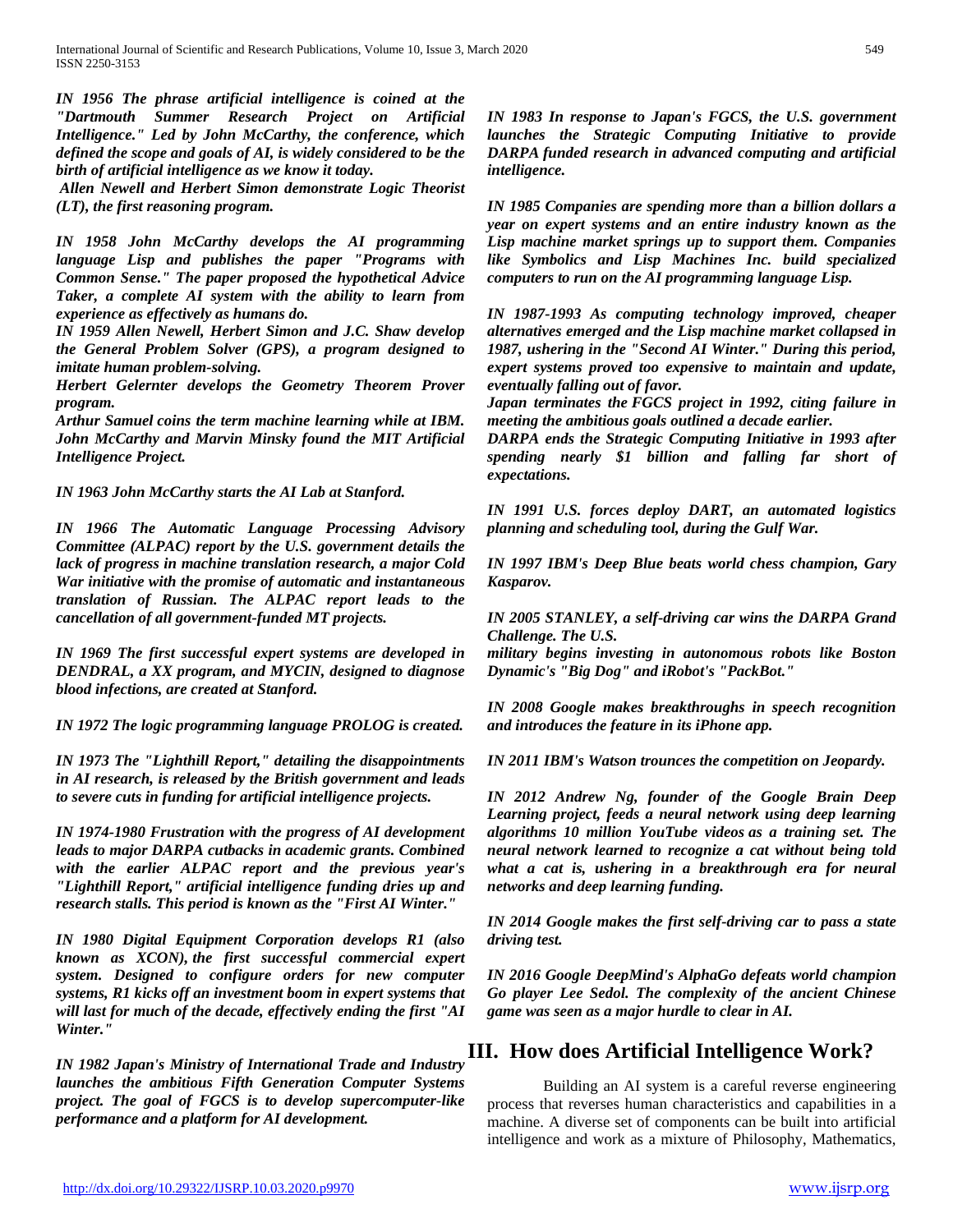Economics, Neuroscience, Psychology, Computer Engineering, Control Theory and Cybernetics, and Linguistics.

#### **I. Philosophy**

The aim of philosophy for human beings is to help us understand our actions and how we can decide better. The different philosophic approaches used to enable these systems to make the right decisions, reflecting how an ideal person would think and behave, can build modern intelligent systems. These machines could think and understand the nature of knowledge itself by philosophy. It would also help them link knowledge to action through goal-based analysis to achieve desired results.

#### **II. Mathematics**

Mathematics is the world's language and it needs to be proficient in systems designed to solve universal problems. Machines are necessary for understanding logic, calculation, and probability.

The earlier algorithms were simply mathematical paths that facilitated calculations, followed soon by theorems, hypotheses, and other things, which all followed a predetermined logic to reach a computer output. The third math application, probability, provides for precise predictions of the future results based on artificial intelligence algorithms.

#### **III. Economics**

Economics is the study of how people choose their preferred results. This isn't just money, although money is manifested in the real world by the medium of people's preferences. Economical concepts, such as design theory, operational research, and decision-making processes at Markov, are many important. All of them have helped to understand' rational agents ' and laws of thinking through mathematics that shows how these decisions and their collective results are taken on a large scale. These types of decision-making technology help to build smart systems.

#### **IV. Neuroscience**

Since neuroscience is trying to replicate the brain and Artificial Intelligence, there is a clear overlap here. The major difference between human brains and machines is that computers are millions of times faster than the human brain, but in terms of storage capacity and linkages the human brain still has the most advantage. The advantage of using computer hardware and more advanced software is slowly coming to an end, but there is yet a great challenge to overcome because we don't know yet how to use computer resources to achieve the intelligence level in the brain.

#### **V. Psychology**

The middle point between neuroscience and philosophy can be regarded as psychology. It tries to understand how our specially designed and developed brain reacts to stimuli and answers its environment, which is important for the development of a smart system. Cognitive psychology considers the brain as a processing device for information, operating based on beliefs and objectives and beliefs. Several theories of cognition were already codified to create algorithms that drive today's chatbots.

#### **VI. Computer Engineering**

The most obvious application here, but we have finished it so you can understand the basics of all this computer engineering. Computer engineering transforms all of our theories and concepts into a machine-readable language to produce a result that we can understand. Even more powerful artificial intelligence systems based on modern operating systems, programming languages, information management systems, tools, and cutting-edge hardware have been opened up to every step forward in computer engineering.

#### **VII. Control Theory and Cybernetics**

A system must be able to control and modify its actions to produce the desired output to be truly intelligent. This desired result is defined as an objective function towards which the system will continue to change its actions, using the mathematical calculations and the logic to measure and maximize its behaviors based on changes in its environment.

#### **VIII. Linguistics**

All thought is based on some language and represents thoughts most comprehensibly. Linguistics has resulted in the development of natural language processing that helps machines to understand our syntactic language and to produce output in ways that almost everyone can understand. Understanding a language requires knowledge of the subject matter and the context and has created the knowledge representation branch of linguistics, rather than just learning how sentences are structured

# **IV. Components of Artificial Intelligence**

.